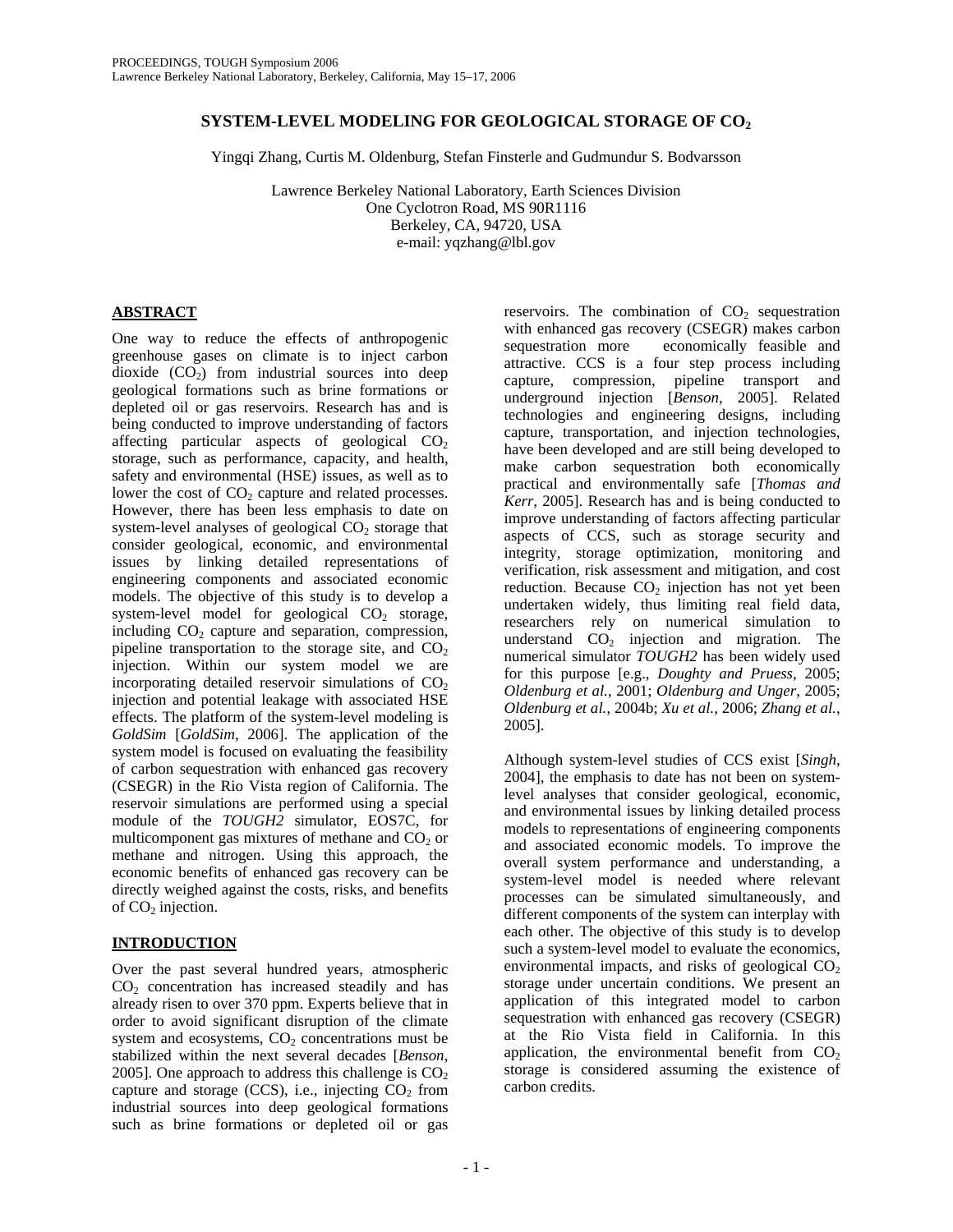

*Figure 1. Schematic of a CO<sub>2</sub> capture and storage (CCS) system.* 

# **APPROACH**

A schematic of the studied system is shown in Figure 1. In the system we consider the following components:  $CO<sub>2</sub>$  injection into a natural gas (methane, CH4) reservoir, a natural gas power plant that burns  $CH_4$ ,  $CO_2$  capture and compression processes, and the transportation of captured  $CO<sub>2</sub>$  to the injection site. This system is complex and highly uncertain. Describing the various components of the system requires multidisciplinary expertise. A comprehensive feasibility study of such a system requires evaluations of economics and environmental risks. The economic feasibility of the system is affected by three uncertain factors: 1) economic factors including the capital costs and maintenance costs of the infrastructure, current and future prices for natural gas and electricity, interest rates, inflation rates, and  $CO<sub>2</sub>$  credits, etc., 2) uncertain decision factors, including the number of injection wells, monitoring wells, injection rates, etc., and 3) the socalled FEPs (Features, Events and Processes) [*Wildenborg et al.*, 2005]. Examples of FEPs are geological features (aquifer, existing leakage pathways, etc.), opening of abandoned wells due to corrosion, escape of  $CO<sub>2</sub>$  through faults or fractures caused by high injection pressure, and incidents (e.g., pipeline break). The failure of the CCS system insofar as health and safety are concerned is associated with the FEPs. One challenge of system

modeling is to assess and quantify the subsequent health, safety and environmental (HSE) impact.

The complexity and interdependent nature of the studied system requires an integrated tool that is capable of coupling processes in different disciplines. A system-level model is a powerful tool to address these issues. With system-level modeling, the relevant discrete and continuous processes can be simulated simultaneously, and the system responses to different FEPs can be modeled correspondingly. The subsystems can interact with each other, either continuously or triggered at the time of a specific incident. It is thus possible to account for the uncertain factors in the different subsystems and to assess risks and evaluate the impact on the entire system. Finally, we can better understand the tradeoffs between the economic benefits and the costs and risks of a particular venture such as CSEGR.

In system modeling, a hierarchical model is built using a top-down method. First, for CSEGR subsystems are identified and they are connected in order to track  $CO<sub>2</sub>$  and  $CH<sub>4</sub>$  flows. Then, components are identified and grouped into subsystems. Finally, potential FEPs are identified and corresponding feedbacks are incorporated in the system. The level of detail increases at lower levels of the system hierarchy. The advantage of this top-down method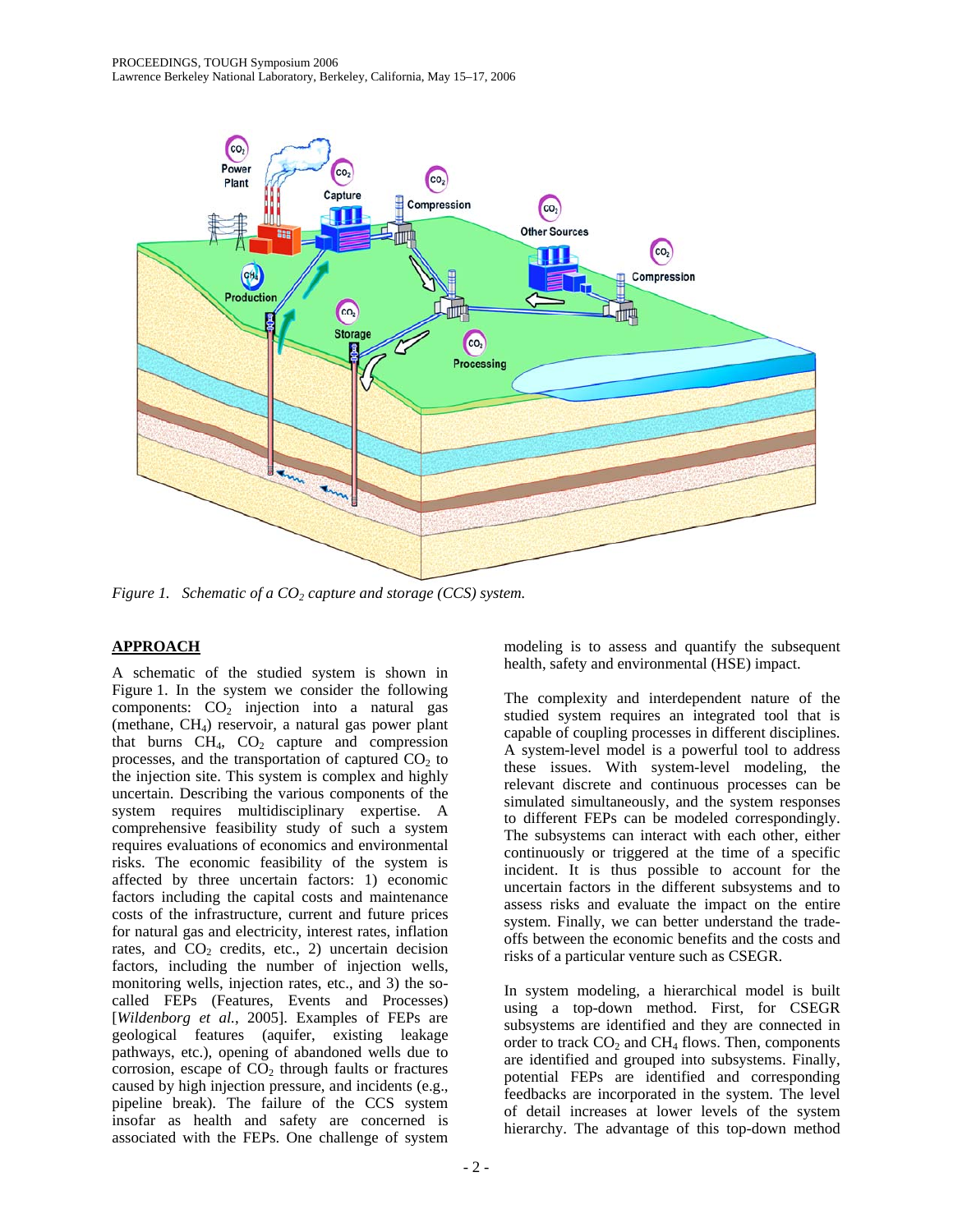over a bottom-up method is that processes in different sectors can be well coupled, connected and feedbacks considered.

The system-level tool we use is *GoldSim* [2006], a flexible platform for visualizing and dynamically simulating different kinds of physical, financial or organizational systems. The reservoir simulation is performed using *TOUGH2* [*Pruess et al.*, 1999], a numerical simulator for non-isothermal flows of multicomponent, multiphase fluids in porous and fractured media. The linking of the system-level model to the physically based process model is a unique aspect of this study.

### **SYSTEM COMPONENTS**

Figure 2 shows the highest level of subsystems of the model. The white arrows represent  $CO<sub>2</sub>$  flow. The green arrow represents methane production (profit). The grey arrow represents the flue gas (including  $CO<sub>2</sub>$ ), and the black arrows are information flows. Components considered in each of the subsystems are:



*Figure 2. Top level of the system model.* 

¾ CO2 Storage and Methane Production: *TOUGH2* simulation of CO<sub>2</sub> injection, inputs to *TOUGH2* and output for calculation of  $CH<sub>4</sub>$  production,

possible  $CO<sub>2</sub>$  breakthrough and leakage, possible FEPs (fractures, corrosion) and their feedback to the system, and costs incurred in the subsystem.

- Power\_Plant: the amount of CH<sub>4</sub> needed (either produced on-site or purchased from other suppliers), CH<sub>4</sub> heating value, power plant capacity and efficiency, flue gas produced, electricity generated, and related costs.
- $CO<sub>2</sub>$  Capture: the amount of  $CO<sub>2</sub>$  captured from the power plant flue gas, the amount of  $CO<sub>2</sub>$ emitted to the atmosphere, and related costs.
- $\triangleright$  CO<sub>2</sub> OtherSource: the amount of CO<sub>2</sub> needed from other sources to meet the injection goal, and related costs.
- $\triangleright$  CO<sub>2</sub>\_Compression: compression of CO<sub>2</sub> to pipeline pressure, and related costs.
- $\triangleright$  CO<sub>2</sub> Pipeline: pipeline capacity, number of pipelines, probability of pipeline break, and related costs.
- $CO<sub>2</sub>$ -Processing: processing of  $CO<sub>2</sub>$  to injection pressure, and related costs.
- Feasibility Evaluation: a financial model that processes all costs and profits from previous components, and environmental impact calculation.

#### **PROCESS MODEL – TOUGH2 SIMULATION**

*TOUGH2* is compiled as a DLL (dynamic link library) application and linked to *GoldSim*. We use module EOS7C – the *TOUGH2* module for multicomponent gas mixtures in the systems methane-carbon dioxide  $(CH_4\text{-}CO_2)$  or methanenitrogen  $(CH_4-N_2)$  with or without an aqueous phase and H2O vapor [*Oldenburg et al.*, 2004]. Five or six components are considered: water, brine, noncondensible gas  $(CO_2$  or  $N_2$ ), gas tracer, methane, and optional heat. EOS7C does not model the transition to liquid or solid  $CO<sub>2</sub>$  conditions. The real gas properties module has options for Peng-Robinson, Redlich-Kwong, or Soave-Redlich-Kwong equations of state to calculate gas mixture density, enthalpy departure, and viscosity.

|                                                     | CH <sub>4</sub><br>reservoir | Cap rock | Overburden | <b>Aquifer</b> | <b>Fracture or</b><br>abandoned well |
|-----------------------------------------------------|------------------------------|----------|------------|----------------|--------------------------------------|
| <b>Porosity</b>                                     | 0.35                         | 0.01     | 0.1        | 0.30           | 0.30                                 |
| <b>Permeability_X</b> direction $(m^2)$             | $1.e-12$                     | $1.e-18$ | $1.e-12$   | $1.e-11$       | $1e-11$                              |
| <b>Permeability_Z</b> direction $(m^2)$             | $1.e-14$                     | $1.e-18$ | $1.e-12$   | $1.e-11$       | $1e-11$                              |
| Van Genuchten [1980] $\alpha$ ( $P_a^{\text{-1}}$ ) | $8.4e-4$                     | $3.2e-7$ | $5.1e-6$   | $5.1e-5$       | $5.1e-5$                             |
| Van Genuchten [1980] $m$                            | $0.2^{\circ}$                | 0.457    | 0.457      | 0.457          | 0.457                                |
| <b>Residual liquid saturation</b>                   | 0.25                         | 0.3      | 0.3        | 0.3            | 0.05                                 |

*Table 1. Rock Properties in TOUGH2 Simulation*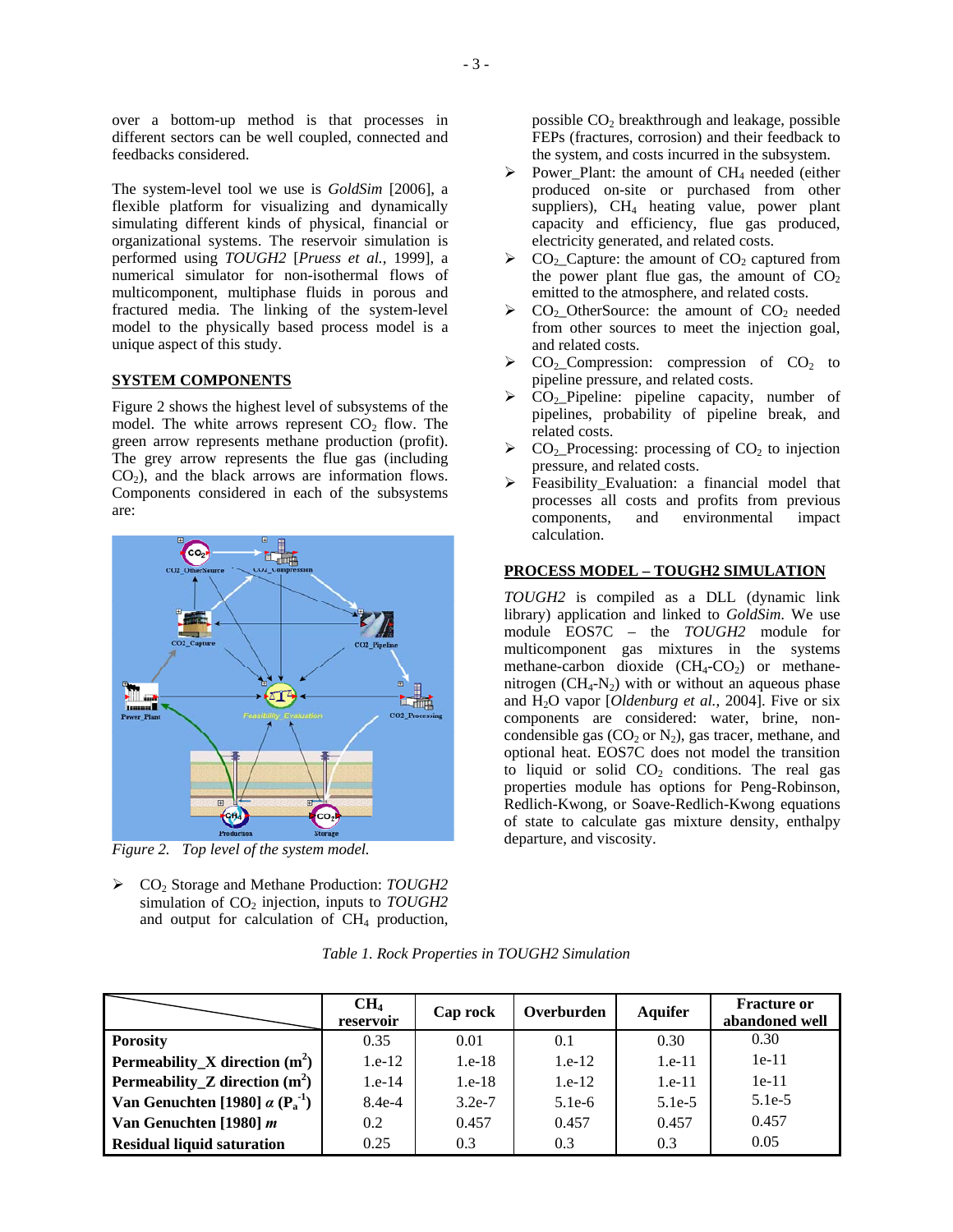Our reservoir simulation model is based on CSEGR at the Rio Vista field in California [*Oldenburg et al.*, 2001a]. The methane gas reservoir, with a thickness of 50 m, is located at a depth of 1450 m to 1500 m below ground surface. The cap rock above the gas reservoir is about 20 m thick. We assume there is an aquifer at a depth of about 700 m. There are 25 injection wells and 25 production wells in the field. The system is modeled using a simplified 2D vertical slice. The model domain has a size of 800 m  $\times$  1 m  $\times$ 1500 m, representing 1/25 of the field. The main rock properties used are listed in Table 1.

We model the following four FEPs in the system, three of which invoke feedbacks between the system model and the *TOUGH2* model:

(1) Potential creation of a fracture due to high injection pressure. Pressure at the injection point is obtained from the *TOUGH2* simulation and monitored in the system model. When this pressure is above the lithostatic pressure, we assume a fracture is created at that location; the resulting leakage of  $CO<sub>2</sub>$ is simulated by *TOUGH2*. The properties for this potential fracture are listed in Table 1;

(2) Potential leakage pathway through an abandoned well. We assume there is an abandoned well at  $x =$ 400 m. The  $CO<sub>2</sub>$  concentration at the interface of the abandoned well and the gas reservoir is calculated by  $TOUGH2$  and compared with a  $CO<sub>2</sub>$  concentration threshold value in the system model, above which we assume there will be  $CO<sub>2</sub>$  corrosion of well cement, resulting in the development of high-permeability channels (from cap rock to ground surface) and  $CO<sub>2</sub>$ leakage to the land surface, which is simulated by the *TOUGH2* model. The properties for the opened abandoned well are listed in Table 1;

(3) Potential pipeline break. In the CO2\_Pipeline subsystem, we assume the probability for a pipeline to break is a function of time and pipeline length. If a pipeline breaks in its lifetime, we simply assume  $CO<sub>2</sub>$ capture from the flue gas is halted. Whatever is in the pipeline will be emitted to the atmosphere, and the injection of  $CO<sub>2</sub>$  into the gas reservoir will be stopped;

(4) The  $CO<sub>2</sub>$  concentration in the aquifer above the gas reservoir at 750 m depth. If there is  $CO<sub>2</sub>$  leakage, it might contaminate this aquifer. The maximum  $CO<sub>2</sub>$ concentration is observed during the simulation.

For our case, the *GoldSim* model runs for 10 time steps to a total simulation time of 50 years, i.e., there is an output every five years. *GoldSim* calls *TOUGH2* every five years. Each time when *TOUGH2* finishes the previous 5-year simulation, it saves its results to a file SAVE, which will be copied as the initial condition file INCON for the next five-year calculation. Within the five years, *TOUGH2* controls its own time-step size.

### **BASE CASE SIMULATION**

In our base-case simulation, the total  $CO<sub>2</sub>$  injection rate for 25 wells is 9 x  $10^6$  MMt/yr, i.e.,  $1.7 \times 10^8$ Mcf/yr. The economic parameters and prices (current value) used are listed in Table 2. Injected  $CO<sub>2</sub>$  is accounted for as credit. The lifetime of all the utilities considered in the study is assumed to be 50 years.

*Table 2. Economic Base-Case Parameters* 

| $CO2$ credit (\$/t $CO2$ )                        | 35   |
|---------------------------------------------------|------|
| Electricity price (\$/kWh)                        | 0.07 |
| CH <sub>4</sub> selling price (\$/MMBtu)          | 10   |
| CH <sub>4</sub> buying price (\$/MMBtu)           | 10   |
| CO <sub>2</sub> buying price $(\frac{f}{f(C_2)})$ | 20   |
| Inflation rate                                    | 0.05 |
| Inflation-free interest rate                      | 0.10 |
| Tax rate                                          | 03   |

In the base case, the purchasing and selling prices for methane are assumed to be the same. There is an option for them to be different due to seasonal price fluctuations.

To see the impact of pipeline break on the system, we set the probability for a pipeline longer than 1 km to break after 40 years to 0.8 in our simulation.





*Figure 3.*  $CO<sub>2</sub>$ *flow rates in the gas reservoir.* 

Figure 3 shows the  $CO<sub>2</sub>$  flow rates at the storage site calculated by *GoldSim*. The black line shows the total injection rate for 25 wells. The pink line is the  $CO<sub>2</sub>$ breakthrough at the production well, which starts after about 10 years of injection. This early breakthrough is due to the high injection rate. The blue line shows the  $CO<sub>2</sub>$  leakage rate from the abandoned well. The  $CO<sub>2</sub>$  mass fraction in the gas phase at this abandoned well reaches 0.5 around year 30, a concentration at which it is assumed that corrosion and escape of  $CO<sub>2</sub>$  will occur The  $CO<sub>2</sub>$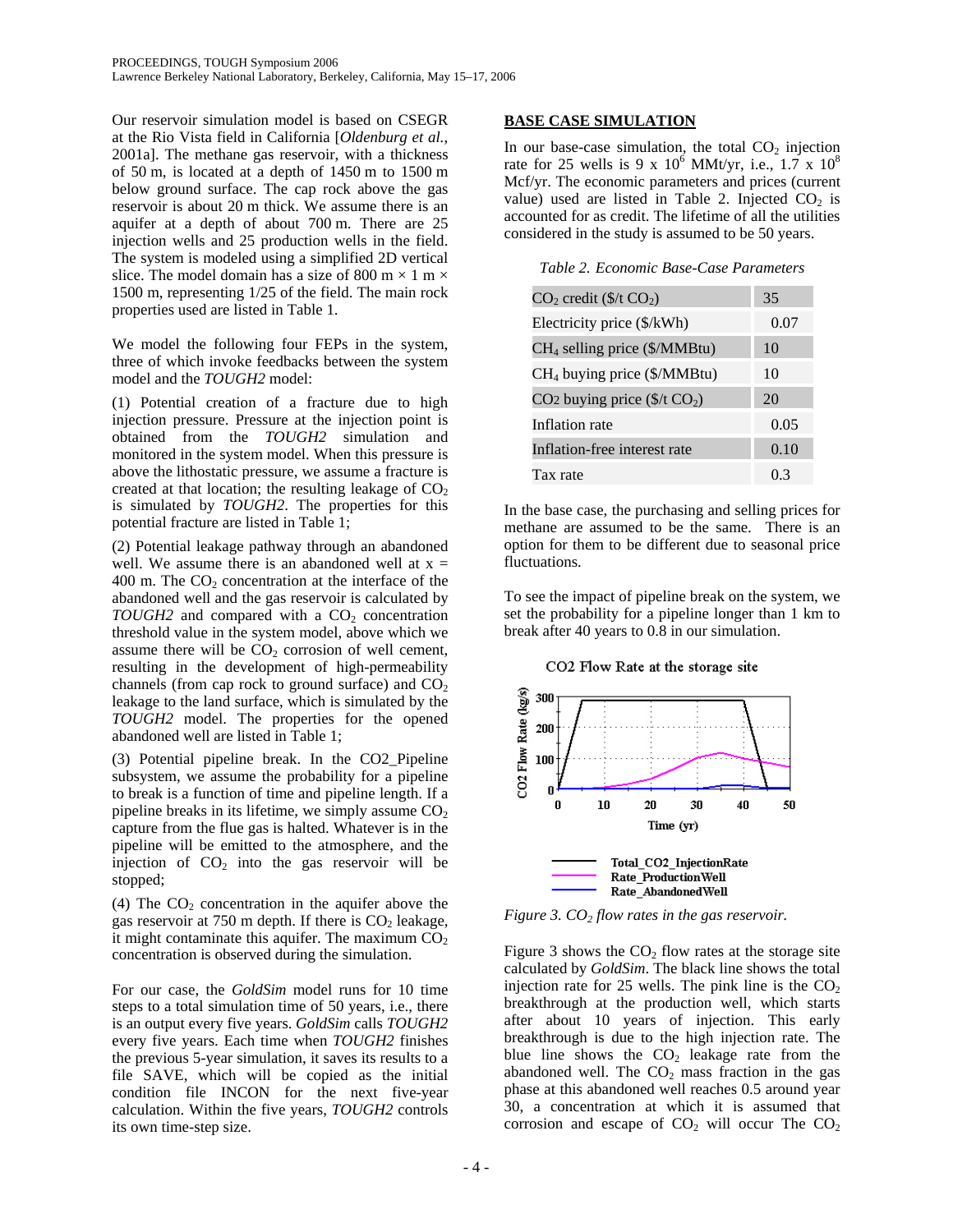breakthrough rate gets smaller when  $CO<sub>2</sub>$  starts to leak from the abandoned well. The black line drops to zero at year 45 due to the pipeline break sometime between year 40-45, after which the  $CO<sub>2</sub>$  capture and injection are stopped.

During the 50-years simulation, the injection pressure never reaches levels sufficient to create a fracture. The maximum mass fraction of  $CO<sub>2</sub>$  in the liquid phase in the aquifer is 0.0074.

Figure 4 shows the  $CH<sub>4</sub>$  production rate at the production wells. During the first 20 years the production rate of  $CH<sub>4</sub>$  is relatively high, which accounts for a large amount of income for that period (the corresponding income in current value is shown on the right-hand axis). The production rate is reduced after  $CO<sub>2</sub>$  breakthrough. For the last 20 years the production is much lower due to the leakage from the abandoned well, and later after the injection was halted due to the pipeline break. Even if no abandoned well is present,  $CO<sub>2</sub>$  breakthrough will also reduce  $CH_4$  production.



CH4 Profit

*Figure 4. Methane production rate and profit.* 

**Net Profit** 



*Figure 5. Net present value of the system.* 

The net present value (NPV) including  $CO<sub>2</sub>$  credit over time is shown in Figure 5. For the scenario considered, the  $CO<sub>2</sub>$  credit is able to keep the net profit positive. Income from sale of  $CH<sub>4</sub>$  is high at the beginning, but drops considerably when leakage and  $CO<sub>2</sub>$  breakthrough start. The main cost comes from purchasing additional  $CO<sub>2</sub>$ , capturing  $CO<sub>2</sub>$  from flue gas, and separation of  $CH_4$  and  $CO_2$  at the production

site. The uncertainty of the net profit curve results mainly from the uncertainty in  $CH<sub>4</sub>$  and  $CO<sub>2</sub>$  prices relative to the  $CO<sub>2</sub>$  credit, the total injection rate, and inflation and interest rates.

Figure 6 shows  $CO<sub>2</sub>$  mole fraction in the gas phase at the end of 50 years. The abandoned well is located at  $X = 400$  m. The large  $CO<sub>2</sub>$  concentration at that location indicates the leaked  $CO<sub>2</sub>$  escapes the reservoir through the abandoned well. The anomaly at 700 m depth is due to the high permeability of the aquifer.



*Figure 6.*  $CO<sub>2</sub>$  *mass fraction in the gas phase at the end of simulation.* 

### **OPTIMIZATION**

The system model can also be used to maximize the profit of the system over 50 years. In this problem, we assume that in addition to the  $CO<sub>2</sub>$  produced from the natural gas power plant, there are two other sources  $CO<sub>2</sub>$  to supplement the total  $CO<sub>2</sub>$  injection rate. The first 5 MMt supplementary  $CO<sub>2</sub>$  comes from a power plant close by, with a  $CO<sub>2</sub>$  price at \$20/tonne. The extra amount needed comes from another source with a much higher price, \$50/tonne.

Obviously, there is a trade-off between net profit of the system and the total  $CO<sub>2</sub>$  injection rate. Although a higher injection rate means more profit from  $CO<sub>2</sub>$ credit, and CH4 production at early stage, it may also cause early  $CO<sub>2</sub>$  breakthrough, which reduces  $CH<sub>4</sub>$ production and  $CO<sub>2</sub>$  credit (although in reality reduction in  $CO<sub>2</sub>$  caused by breakthrough may be ignored). A higher injection rate also means a much higher cost for supplementary  $CO<sub>2</sub>$  and pipeline cost.

The objective is to find an optimal injection rate to maximize the net profit of the system, assuming all the other settings are the same as in the base case. This is done using the optimization algorithm in *GoldSim*. The algorithm is based on box's complex method [*GoldSim*, 2006]. The method begins by developing an initial complex, which is a set of